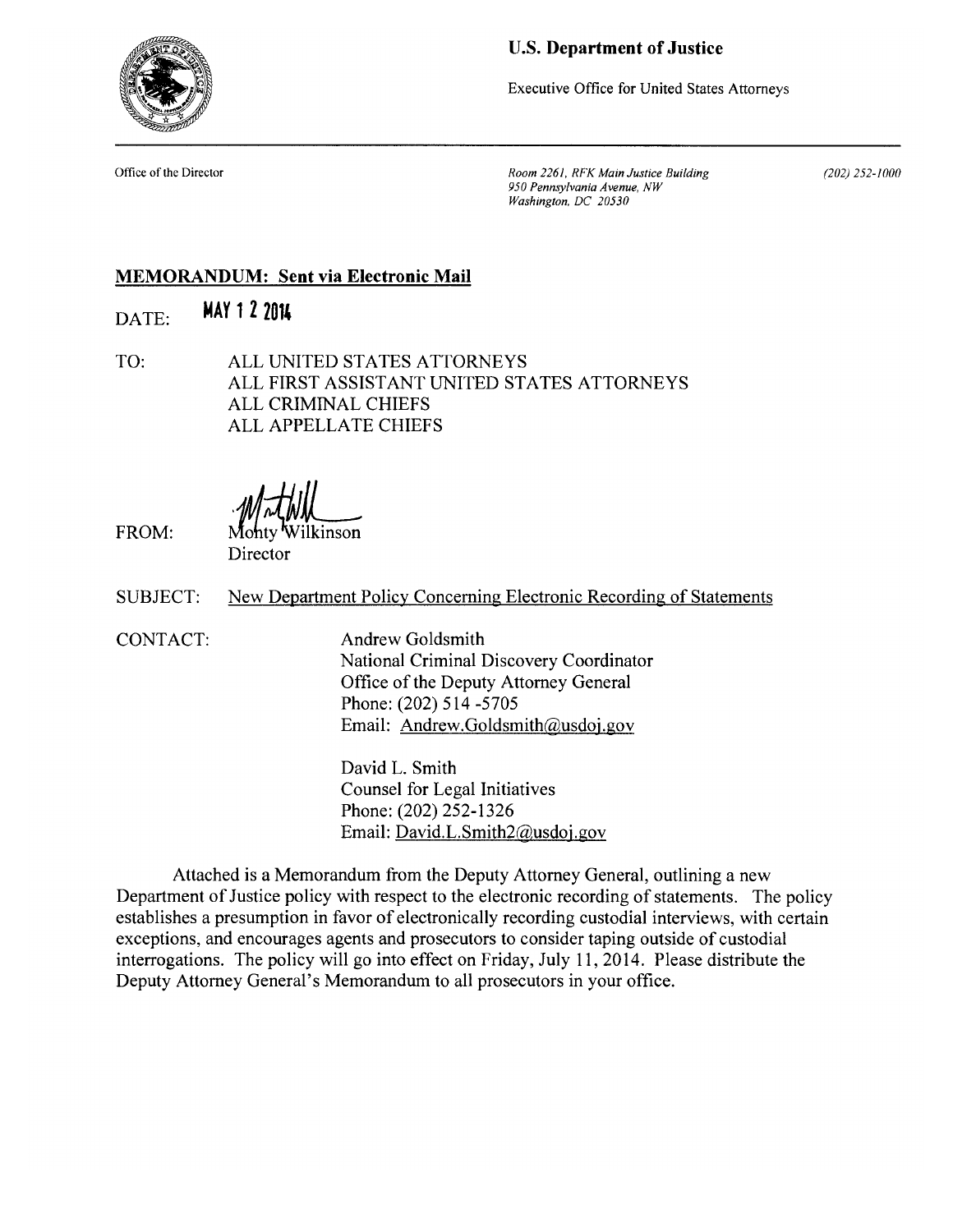This policy resulted from the collaborative and lengthy efforts of a working group comprised of several United States Attorneys and representatives from the Office of the Deputy Attorney General, EOUSA, the Criminal Division, and the National Security Division, as well as the General Counsel, or their representatives, from the Federal Bureau of Investigation, the Bureau of Alcohol, Tobacco, Firearms and Explosives, the Drug Enforcement Administration, and the United States Marshals Service.

Earlier today during a conference call with all United States Attorneys, the Deputy Attorney General discussed the background of the policy and explained its basic terms. The policy will be the subject of training provided by the Office of Legal Education, including 2014 LeamDOJ training videos.

 $\hat{\mathcal{A}}$ 

#### Attachment

cc: All United States Attorneys' Secretaries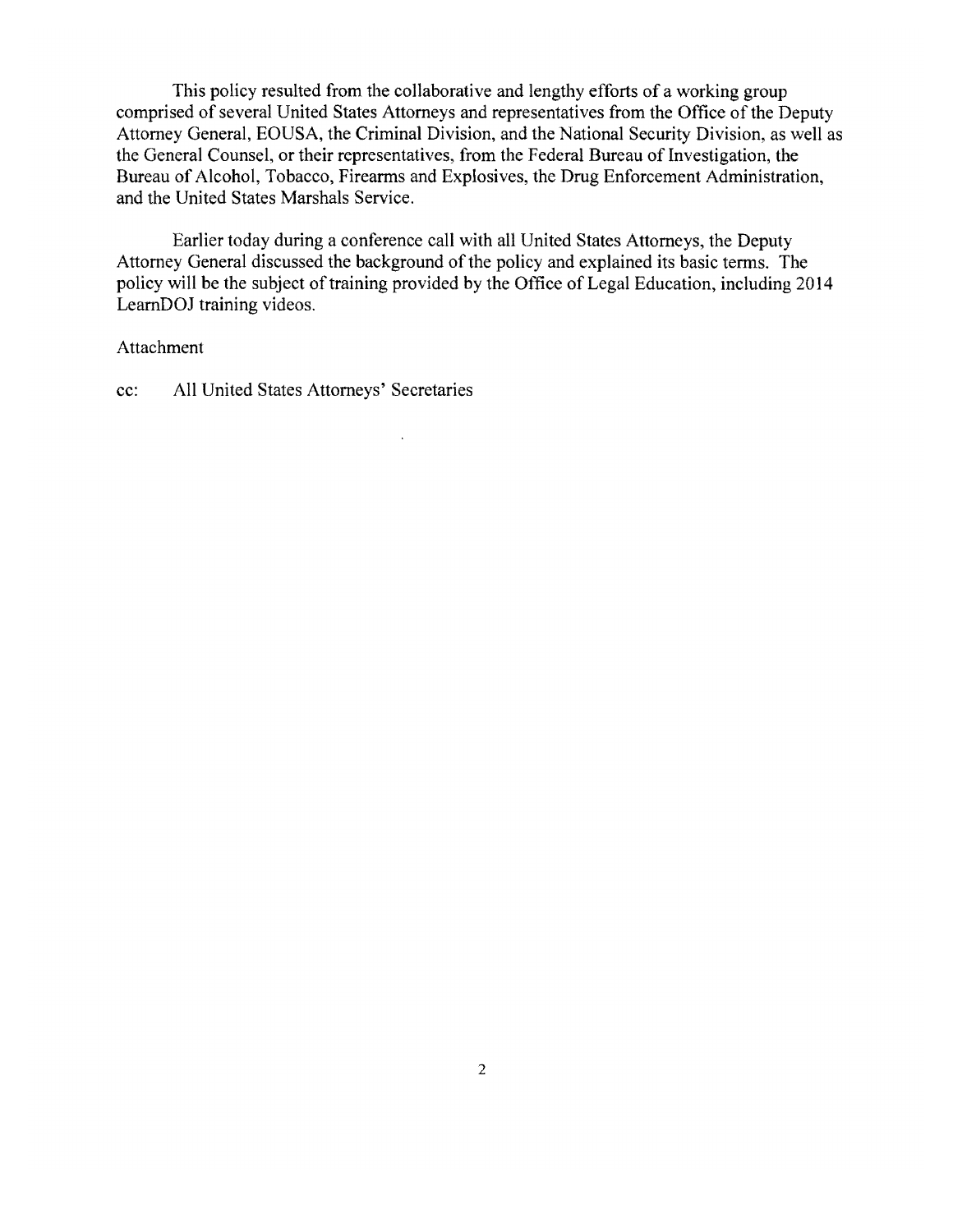0. э. перагинент от димис



Office of the Deputy Attorney General

The Deputy Attorney General

Washington, D.C. 20530

May 12, 2014

## MEMORANDUM FOR THE ASSOCIATE ATTORNEY GENERAL AND THE ASSISTANT ATTORNEYS GENERAL FOR THE CRIMINAL DIVISION NATIONAL SECURITY DIVISION **CIVIL RIGHTS DIVISION** ANTITRUST DIVISION ENVIRONMENT AND NATURAL RESOURCES DIVISION **TAX DIVISION CIVIL DIVISION**

DIRECTOR, FEDERAL BUREAU OF INVESTIGATION ADMINISTRATOR, DRUG ENFORCEMENT ADMINISTRATION DIRECTOR, UNITED STATES MARSHALS SERVICE DIRECTOR, BUREAU OF ALCOHOL, TOBACCO, FIREARMS AND EXPLOSIVES DIRECTOR, BUREAU OF PRISONS

ALL UNITED STATES ATTORNEYS

FROM:

James M. Cole Deputy Attorney General

**SUBJECT:** Policy Concerning Electronic Recording of Statements

This policy establishes a presumption that the Federal Bureau of Investigation (FBI), the Drug Enforcement Administration (DEA), the Bureau of Alcohol, Tobacco, Firearms, and Explosives (ATF), and the United States Marshals Service (USMS) will electronically record statements made by individuals in their custody in the circumstances set forth below.

This policy also encourages agents and prosecutors to consider electronic recording in investigative or other circumstances where the presumption does not apply. The policy encourages agents and prosecutors to consult with each other in such circumstances.

This policy is solely for internal Department of Justice guidance. It is not intended to, does not, and may not be relied upon to create any rights or benefits, substantive or procedural,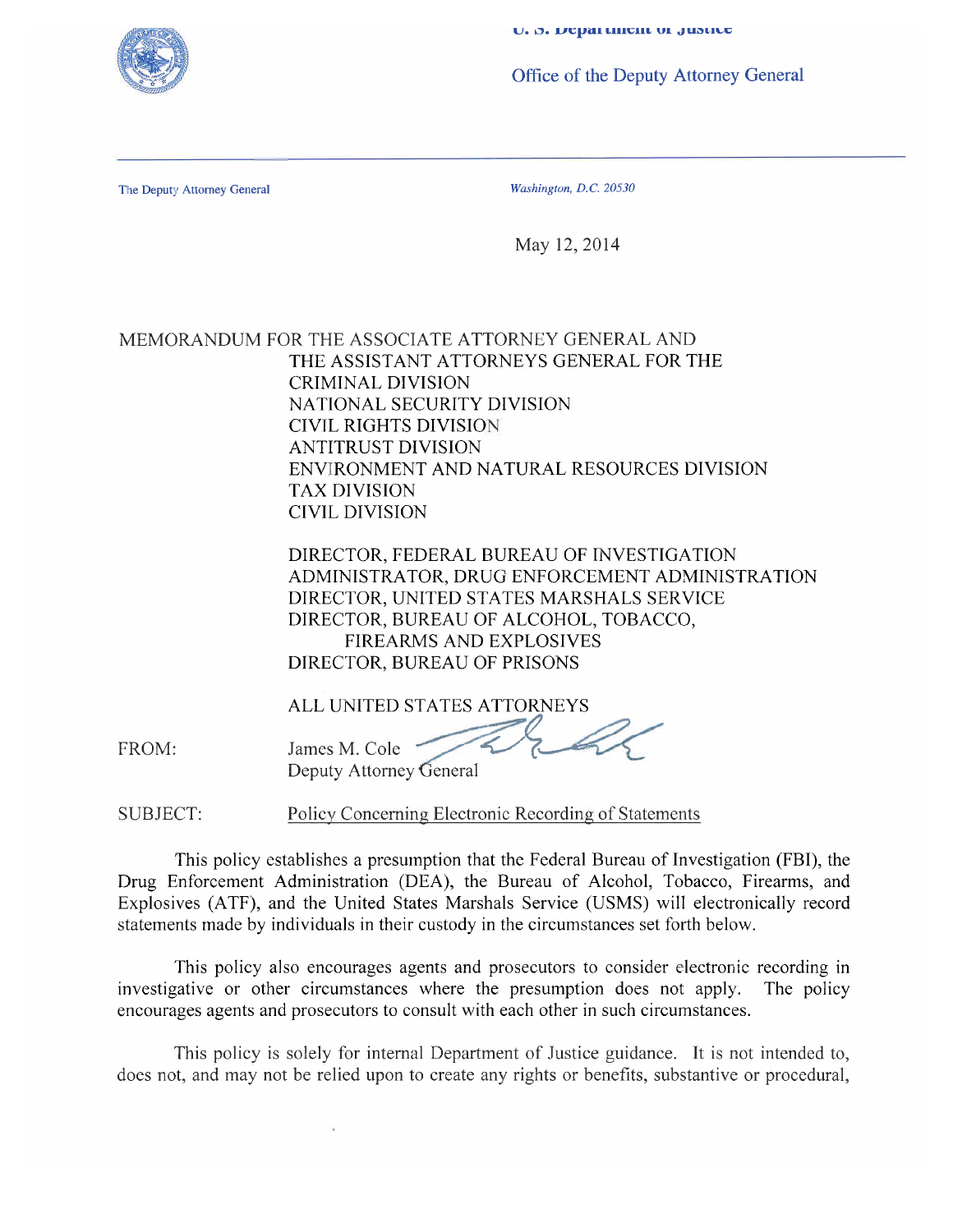#### MEMORANDUM TO DISTRIBUTION LIST Page 2 Subject: Policy Concerning Electronic Recording of Statements

enforceable at law or in equity in any matter, civil or criminal, by any party against the United States, its departments, agencies, or entities, its officers, employees, or agents, or any other person, nor does it place any limitation on otherwise lawful investigative and litigative prerogatives of the Department of Justice.

**I.** Presumption of Recording. There is a presumption that the custodial statement of an individual in a place of detention with suitable recording equipment, following arrest but prior to initial appearance, will be electronically recorded, subject to the exceptions defined below. Such custodial interviews will be recorded without the need for supervisory approval.

a. Electronic recording. This policy strongly encourages the use of video recording to satisfy the presumption. When video recording equipment considered suitable under agency policy is not available, audio recording may be utilized.

b. Custodial interviews. The presumption applies only to interviews of persons in FBI, DEA, ATF or USMS custody. Interviews in non-custodial settings are excluded from the presumption.

c. Place of detention. A place of detention is any structure where persons are held in connection with federal criminal charges where those persons can be interviewed. This includes not only federal facilities, but also any state, local, or tribal law enforcement facility, office, correctional or detention facility, jail, police or sheriff's station, holding cell, or other structure used for such purpose. Recording under this policy is not required while a person is waiting for transportation, or is en route, to a place of detention.

d. Suitable recording equipment. The presumption is limited to a place of detention that has suitable recording equipment. With respect to a place of detention owned or controlled by FBI, DEA, ATF, or USMS, suitable recording equipment means:

(i) an electronic recording device deemed suitable by the agency for the recording of interviews that,

(ii) is reasonably designed to capture electronically the entirety of the interview. Each agency will draft its own policy governing placement, maintenance and upkeep of such equipment, as well as requirements for preservation and transfer of recorded content. With respect to an interview by FBI, DEA, ATF, or USMS in a place of detention they do not own or control, but which has recording equipment, FBI, DEA, ATF, or USMS will each determine on a case by case basis whether that recording equipment meets or is equivalent to that agency's own requirements or is otherwise suitable for use in recording interviews for purposes of this policy.

e. Timing. The presumption applies to persons in custody in a place of detention with suitable recording equipment following arrest but who have not yet made an initial appearance before a judicial officer under Federal Rule of Criminal Procedure 5.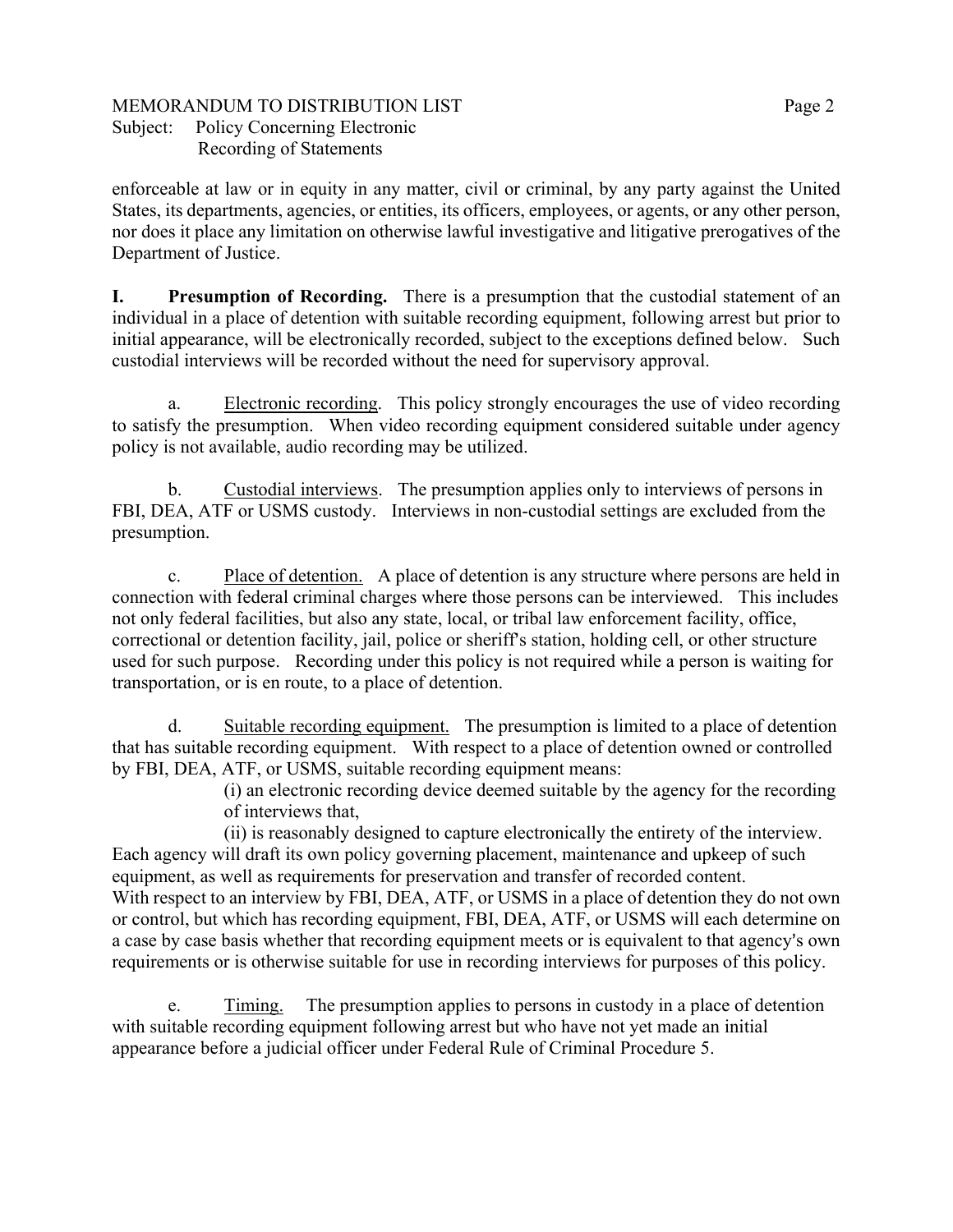#### MEMORANDUM TO DISTRIBUTION LIST Page 3 Subject: Policy Concerning Electronic Recording of Statements

 f. Scope of offenses. The presumption applies to interviews in connection with all federal crimes.

g. Scope of recording. Electronic recording will begin as soon as the subject enters the interview area or room and will continue until the interview is completed.

h. Recording may be overt or covert. Recording under this policy may be covert or overt. Covert recording constitutes consensual monitoring, which is allowed by federal law. *See* 18 U.S.C. § 2511(2)(c). Covert recording in fulfilling the requirement of this policy may be carried out without constraint by the procedures and approval requirements prescribed by other Department policies for consensual monitoring.

**II. Exceptions to the Presumption**. A decision not to record any interview that would otherwise presumptively be recorded under this policy must be documented by the agent as soon as practicable. Such documentation shall be made available to the United States Attorney and should be reviewed in connection with a periodic assessment of this policy by the United States Attorney and the Special Agent in Charge or their designees.

a. Refusal by interviewee. If the interviewee is informed that the interview will be recorded and indicates that he or she is willing to give a statement but only if it is not electronically recorded, then a recording need not take place.

b. Public Safety and National Security Exception. Recording is not prohibited in any of the circumstances covered by this exception and the decision whether or not to record should wherever possible be the subject of consultation between the agent and the prosecutor. There is no presumption of electronic recording where questioning is done for the purpose of gathering public safety information under *New York v. Quarles*. The presumption of recording likewise does not apply to those limited circumstances where questioning is undertaken to gather national security-related intelligence or questioning concerning intelligence, sources, or methods, the public disclosure of which would cause damage to national security.

c. Recording is not reasonably practicable. Circumstances may prevent, or render not reasonably practicable, the electronic recording of an interview that would otherwise be presumptively recorded. Such circumstances may include equipment malfunction, an unexpected need to move the interview, or a need for multiple interviews in a limited timeframe exceeding the available number of recording devices.

d. Residual exception. The presumption in favor of recording may be overcome where the Special Agent in Charge and the United States Attorney, or their designees, agree that a significant and articulable law enforcement purpose requires setting it aside. This exception is to be used sparingly.